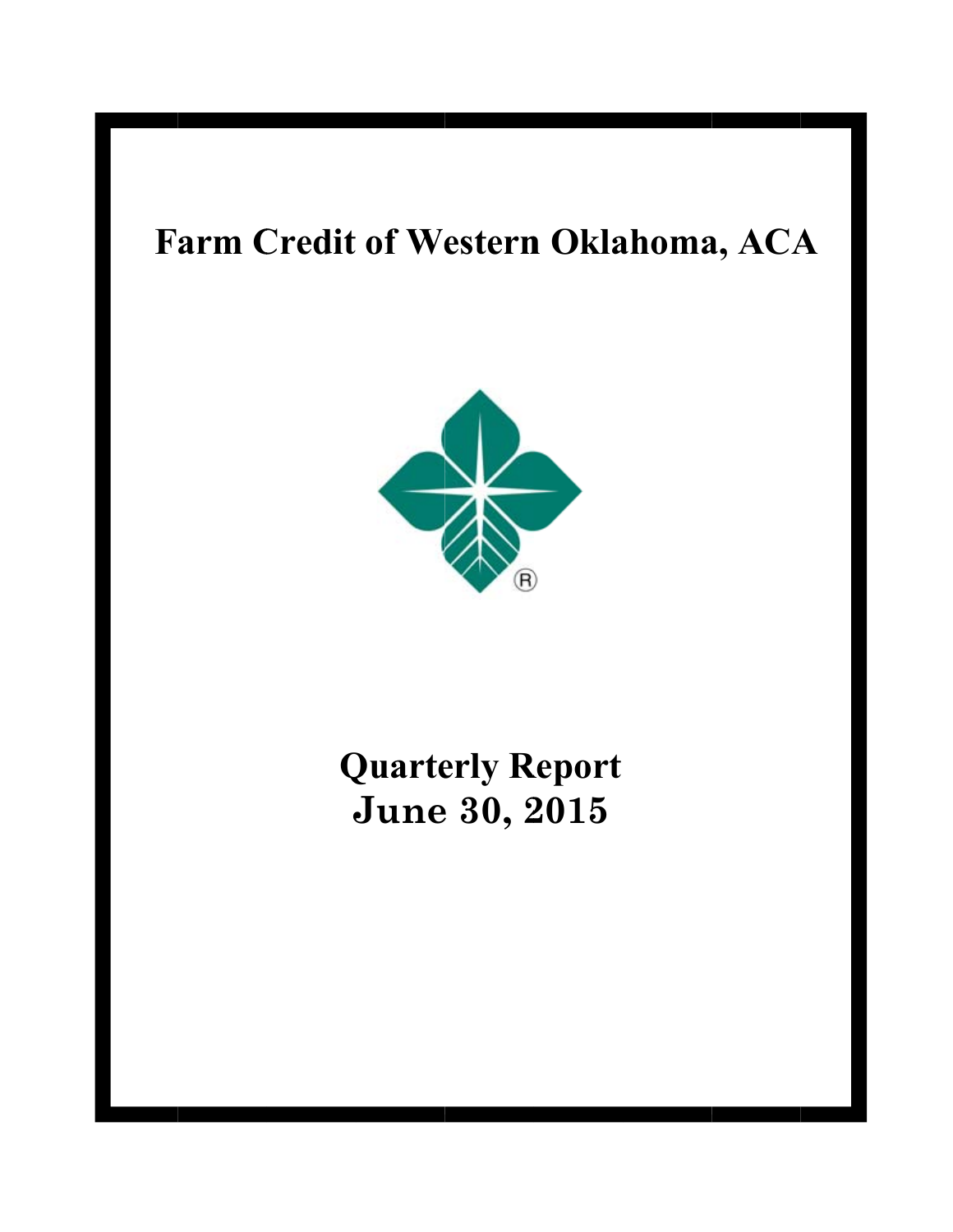The shareholders' investment in Farm Credit of Western Oklahoma, ACA is materially affected by the financial condition and results of operations of CoBank, ACB, (CoBank). The 2014 CoBank Annual Report to Shareholders, the CoBank quarterly shareholders' reports are available free of charge by accessing CoBank's web site,<br>www.cobank.com, or may be obtained at no charge by contacting us at Farm Credit of Western Oklahoma, ACA, 3302 Williams Avenue, Woodward, Oklahoma 73801, or by calling 580-256-3465 or toll free 1-800-299-3465.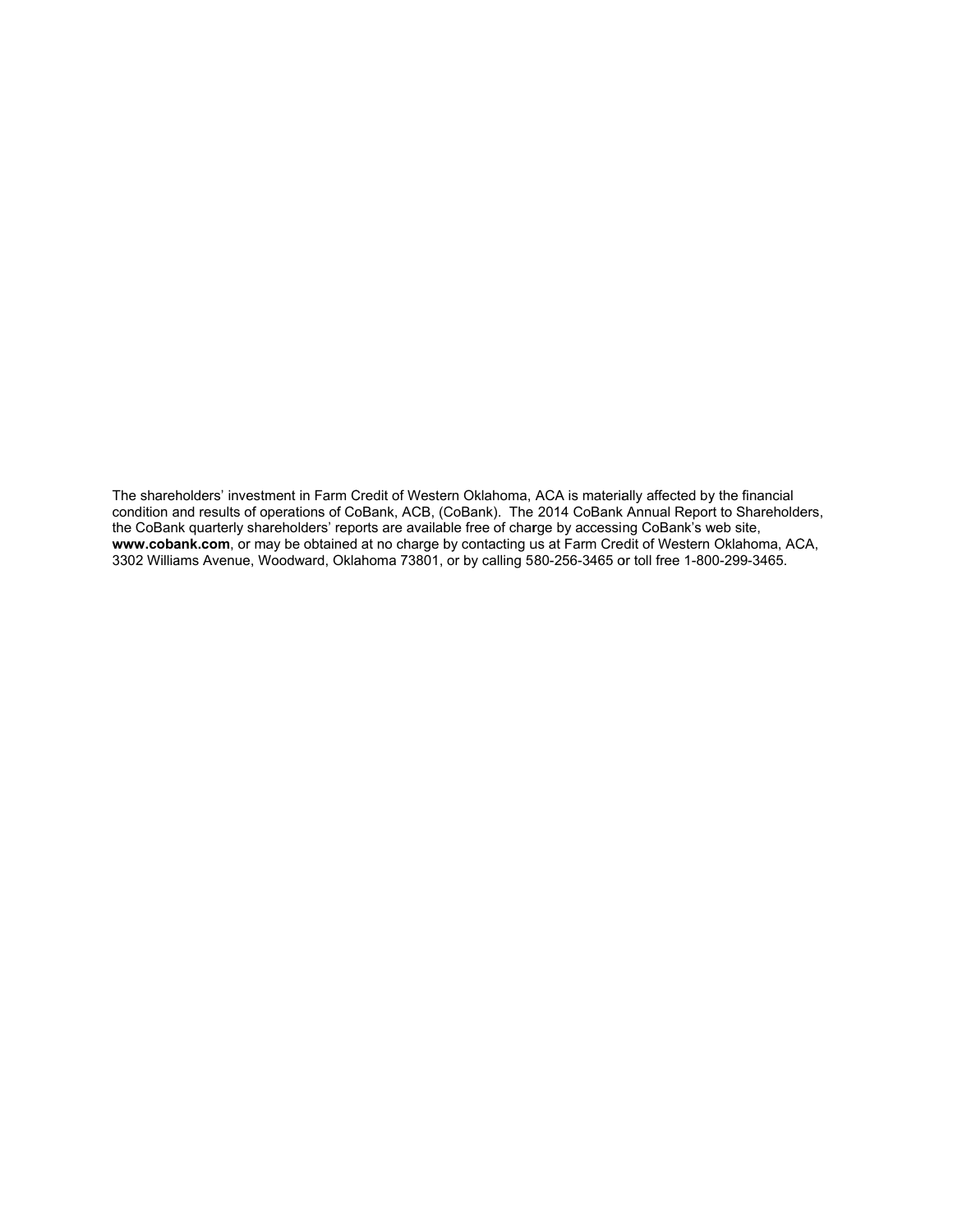### **MANAGEMENT'S DISCUSSION AND ANALYSIS OF FINANCIAL CONDITION AND RESULTS OF OPERATIONS**

(Dollars in Thousands, Except as Noted) (Unaudited)

The following discussion summarizes the financial position and results of operations of Farm Credit of Western Oklahoma, ACA for the six months ended June 30, 2015, with comparisons to prior periods. You should read these comments along with the accompanying financial statements and footnotes and the 2014 Annual Report to Shareholders. The accompanying financial statements were prepared under the oversight of our Audit Committee.

Effective October 1, 2014, Farm Credit of Central Oklahoma, ACA was merged into Farm Credit of Western Oklahoma, ACA (merger). The merger successfully united two outstanding organizations that created a company of greater capital, capacity, and human resources to serve agriculture in Oklahoma. For purposes of this management discussion and analysis, unless otherwise noted, reference to "the Association" represents Farm Credit of Western Oklahoma, ACA, from a current, historic and future perspective. Beginning October 1, 2014, our financial position, results of operations, cash flows and related metrics include the effects of the merger with Central Oklahoma. Prior year results have not been restated to reflect the impact of the merger. Upon the closing of the merger, loans increased \$125.0 million, assets increased by \$131.7 million, liabilities increased by \$97.4 million and shareholder's equity increased by \$34.2 million. These amounts include adjustments to fair value, as required by accounting standards for business combinations.

Since year end 2014 the association territory has experienced a substantial amount of rain which significantly relieved or eliminated lingering drought conditions in the region. The soil moisture profile remains adequate to support summer crops and native grass pasture conditions have improved substantially. Overall cattle numbers remain on the lower end which continues to support demand and strong near term price support. Grain prices remain below the recent past but production expectations in most areas of the territory should offset some of the softening in grain prices.

### **LOAN PORTFOLIO**

Loans outstanding at June 30, 2015 totaled \$682.9 million, an increase of \$11.5 million, or 1.71%, from loans of \$671.4 million at December 31, 2014. The increase was primarily due to new mortgage loan volume offset by scheduled repayments and seasonal repayments on commercial operating loans.

### **RESULTS OF OPERATIONS**

Net income for the six months ended June 30, 2015 was \$5.3 million, an increase of \$2.1 million, or 65.63%, from the same period ended one year ago primarily due to increased net interest income and non-interest income as a result of the merger that increased loan volume and increased non-interest income proportions compared to the same period one year ago. The increase was partially offset by increased non-interest expense compared to the same period one year ago.

Net interest income for the six months ended June 30, 2015 was \$9.2 million, an increase of \$2.9 million, or 46.03%, compared with June 30, 2014. Net interest income increased primarily as a result of the merger that increased loan volume compared to the same period one year ago.

The provision for credit losses for the six months ended June 30, 2015 was \$75 thousand, compared with a credit loss reversal of \$81 thousand for the same period ended one year ago. The provision for credit losses increased as a result of increased loan volume acquired in the merger and an increased risk profile in certain loans.

Noninterest income increased \$482 thousand during the first six months of 2015 compared with the first six months in 2014 primarily due to increased patronage refunds from CoBank and increased mineral income. The increase is primarily a result of increased proportions due to the merger.

Mineral income of \$403 thousand was recognized during the first six months of 2015. Of this amount, quarterly payments totaling \$371 thousand were received from CoBank.

During the first six months of 2015, noninterest expense increased \$1.1 million to \$5.6 million, primarily due to increases in salary/benefits, purchase services, Farm Credit Insurance Fund premiums and other non-interest expenses. The increases are primarily a result of the merger.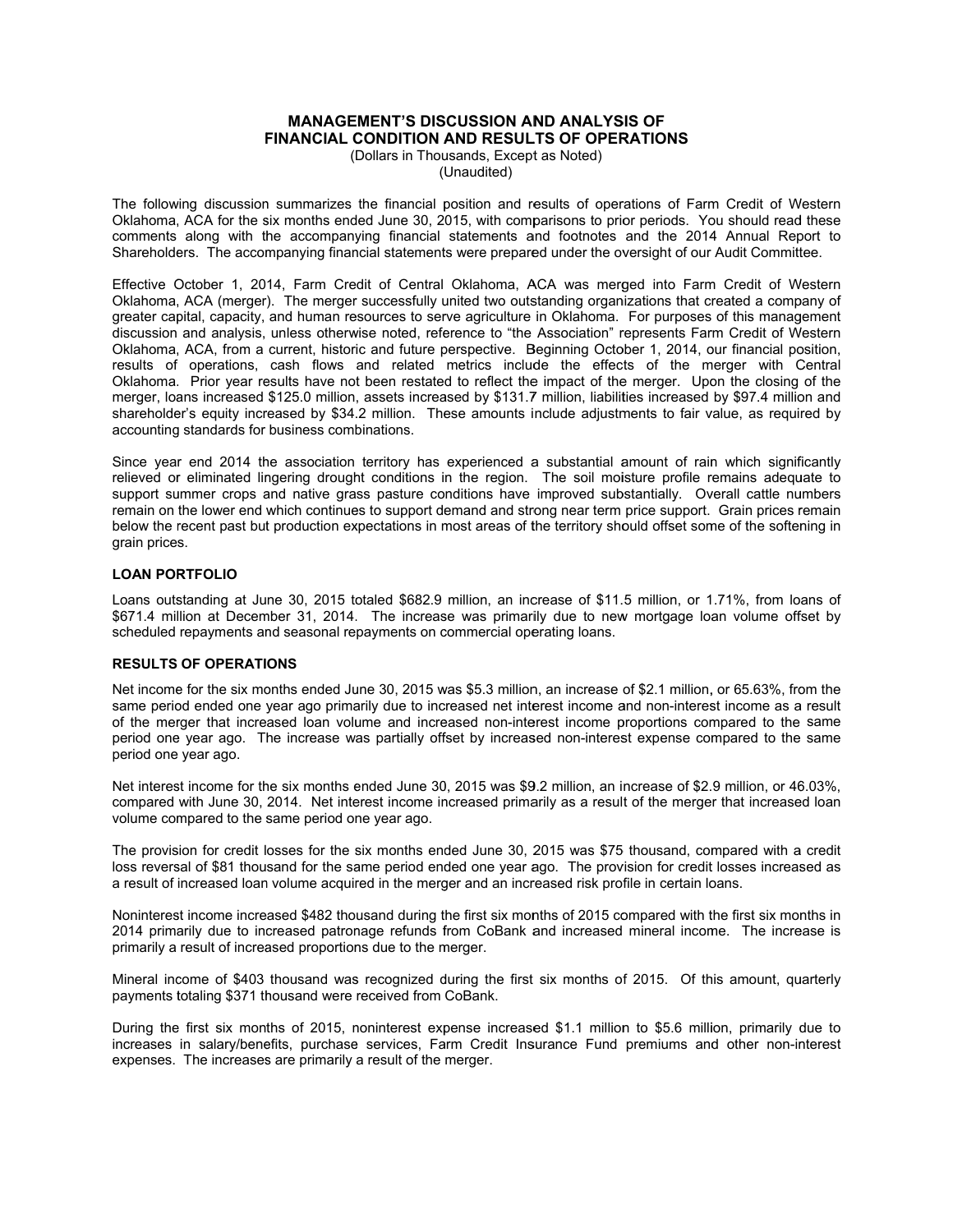### **CAPITAL RESOURCES**

Our shareholders' equity at June 30, 2015 was \$133.3 million, an increase from \$128.1 million at December 31, 2014. This increase is due to net income, other comprehensive income and increased capital stock, offset by patronage distributions.

#### **REGULATORY MATTERS**

On May 8, 2014, the Farm Credit Administration approved a proposed rule to modify the regulatory capital requirements for System Associations. The stated objectives of the proposed rule are as follows:

- To modernize capital requirements while ensuring that institutions continue to hold sufficient regulatory capital to fulfill their mission as government-sponsored enterprises;
- To ensure that the System's capital requirements are comparable to the Basel III framework and the standardized approach that the federal banking regulatory agencies have adopted, but also to ensure that the rules recognize the cooperative structure and the organization of the System;
- To make System regulatory capital requirements more transparent; and
- To meet certain requirements of the Dodd-Frank Act.

As currently drafted, the proposed rule would, among other things, eliminate the core surplus and total surplus requirements and introduce common equity tier 1, tier 1 and total capital (tier 1 + tier 2) risk-based capital ratio requirements. The proposal would add a minimum tier 1 leverage ratio for all System institutions. In addition, the proposal would establish a capital conservation buffer, and modify and expand risk weightings. The revisions to the risk weightings of exposures would include alternatives to the use of credit ratings, as required by the Dodd-Frank Act. The proposed effective date is January 1, 2016.

The public comment period ended on February 16, 2015. While uncertainty exists as to the final form of the proposed rule, based on our preliminary assessment, we do not believe the new rule will impose any significant constraints on our business strategies or growth prospects.

The undersigned certify they have reviewed this report, this report has been prepared in accordance with all applicable statutory or regulatory requirements and the information contained herein is true, accurate, and complete to the best of his or her knowledge and belief.

Ronald White Chairman of the Board August 3, 2015

Jamey B. Mitchell

Vice President/CFO August 3, 2015

 $\sqrt{2}$ n Grunewald President/CEO

August 3, 2015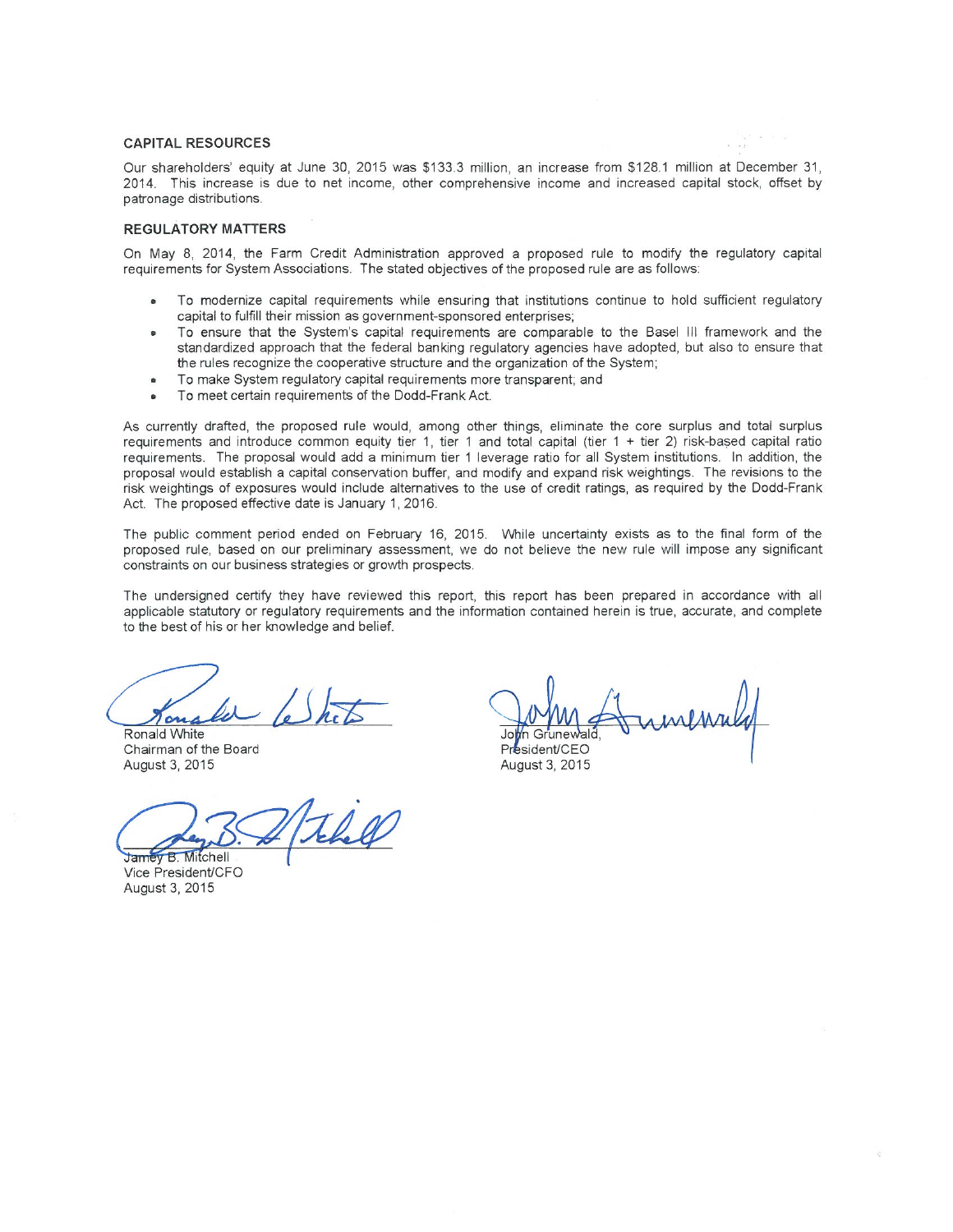## Consolidated Statement of Condition

(Dollars in Thousands)

|                                               | June 30<br>2015  | December 31<br>2014 |
|-----------------------------------------------|------------------|---------------------|
|                                               | <b>UNAUDITED</b> | <b>AUDITED</b>      |
| <b>ASSETS</b>                                 |                  |                     |
| Loans                                         | \$<br>682,940    | \$<br>671,351       |
| Less allowance for loan losses                | 2,073            | 2,249               |
| Net loans                                     | 680,867          | 669,102             |
| Cash                                          | 2,820            | 5,332               |
| Accrued interest receivable                   | 12,793           | 7,720               |
| <b>Investment in CoBank</b>                   | 19,653           | 19,653              |
| Premises and equipment, net                   | 1,801            | 1,797               |
| Prepaid benefit expense                       | 377              | 580                 |
| Other assets                                  | 2,258            | 3,235               |
| <b>Total assets</b>                           | \$<br>720,569    | \$<br>707,419       |
|                                               |                  |                     |
| <b>LIABILITIES</b>                            |                  |                     |
| Note payable to CoBank                        | \$<br>572,810    | \$<br>566,065       |
| Advance conditional payments                  | 11,396           | 6,253               |
| Accrued interest payable                      | 1,035            | 2,341               |
| Patronage distributions payable               |                  | 2,200               |
| Accrued benefits liability                    | 218              | 220                 |
| Reserve for unfunded commitments              | 250              |                     |
| <b>Other liabilities</b>                      | 1,532            | 2,242               |
| <b>Total liabilities</b>                      | 587,241          | 579,321             |
| <b>Commitments and Contingencies</b>          |                  |                     |
| <b>SHAREHOLDERS' EQUITY</b>                   |                  |                     |
| Capital stock                                 | 1,977            | 1,966               |
| Additional paid-in capital                    | 33,619           | 33,619              |
| Unallocated retained earnings                 | 97,752           | 92,535              |
| Accumulated other comprehensive (loss)/income | (20)             | (22)                |
| <b>Total shareholders' equity</b>             | 133,328          | 128,098             |
| Total liabilities and shareholders' equity    | \$<br>720,569    | \$<br>707,419       |

The accompanying notes are an integral part of these consolidated financial statements.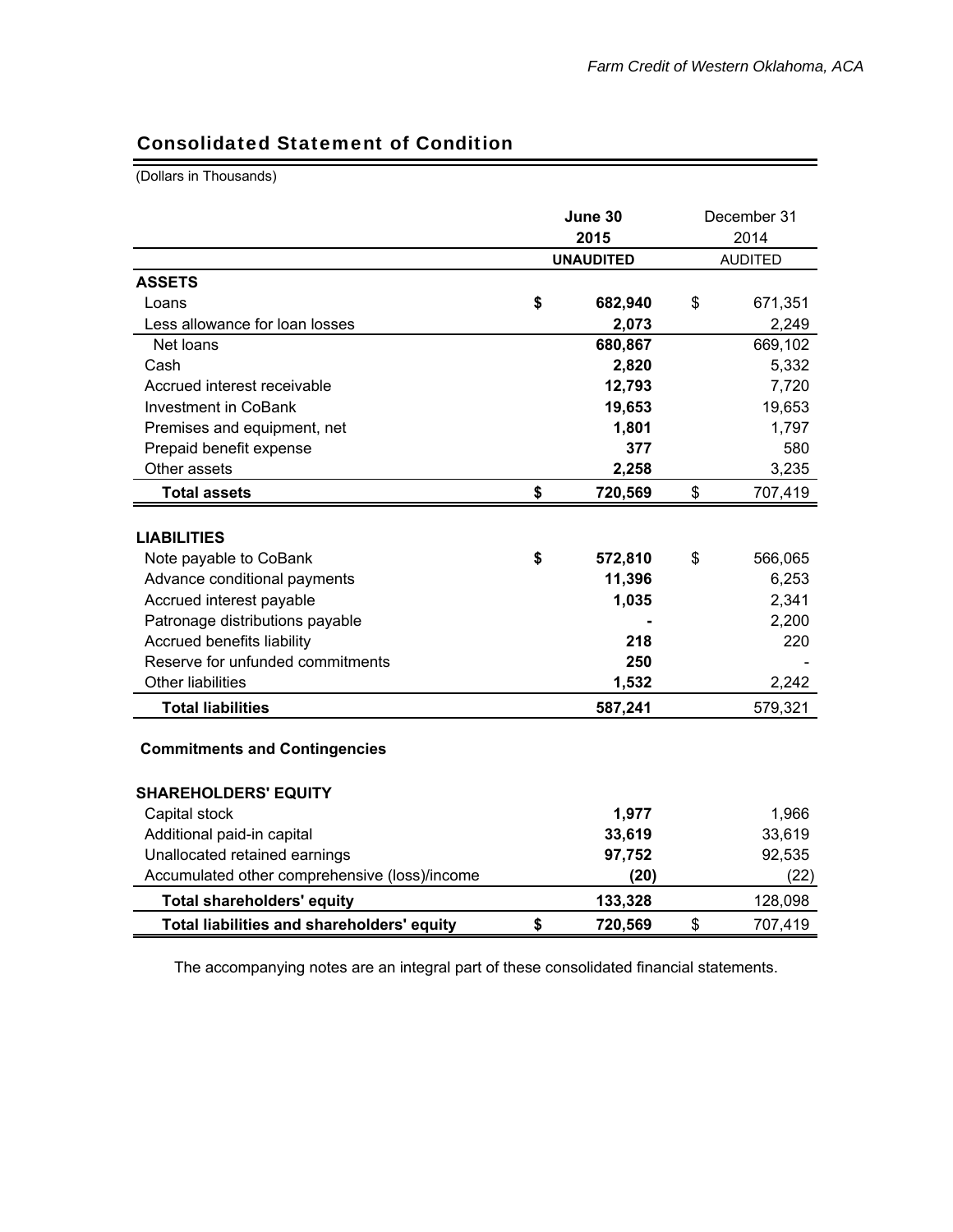### Consolidated Statement of Comprehensive Income

(Dollars in Thousands)

|                                                    |             | For the three months<br>ended June 30 | For the six months<br>ended June 30 |             |  |  |
|----------------------------------------------------|-------------|---------------------------------------|-------------------------------------|-------------|--|--|
| <b>UNAUDITED</b>                                   | 2015        | 2014                                  | 2015                                | 2014        |  |  |
| <b>INTEREST INCOME</b>                             |             |                                       |                                     |             |  |  |
| Loans                                              | 7,321<br>\$ | 4,965<br>\$                           | \$14,488                            | \$<br>9,911 |  |  |
| <b>Total interest income</b>                       | 7,321       | 4,965                                 | 14,488                              | 9,911       |  |  |
| <b>INTEREST EXPENSE</b>                            |             |                                       |                                     |             |  |  |
| Note payable to CoBank                             | 2,663       | 1,781                                 | 5,244                               | 3,548       |  |  |
| Other                                              | 25          | 23                                    | 45                                  | 41          |  |  |
| <b>Total interest expense</b>                      | 2,688       | 1,804                                 | 5,289                               | 3,589       |  |  |
| Net interest income                                | 4,633       | 3,161                                 | 9,199                               | 6,322       |  |  |
| (Credit loss reversal)/Provision for credit losses | (84)        | (9)                                   | 75                                  | (81)        |  |  |
| Net interest income after                          |             |                                       |                                     |             |  |  |
| credit loss reversals/provision for credit losses  | 4,717       | 3,170                                 | 9,124                               | 6,403       |  |  |
| <b>NONINTEREST INCOME</b>                          |             |                                       |                                     |             |  |  |
| Financially related services income                | 5           | $\mathbf{1}$                          | 11                                  | 5           |  |  |
| Loan fees                                          | 4           | 4                                     | 9                                   | 6           |  |  |
| Patronage refund from Farm Credit Institutions     | 640         | 426                                   | 1,274                               | 861         |  |  |
| Mineral income                                     | 163         | 224                                   | 403                                 | 333         |  |  |
| Other noninterest income                           | 9           | 28                                    | 57                                  | 67          |  |  |
| <b>Total noninterest income</b>                    | 821         | 683                                   | 1,754                               | 1,272       |  |  |
| <b>NONINTEREST EXPENSE</b>                         |             |                                       |                                     |             |  |  |
| Salaries and employee benefits                     | 1,473       | 1,036                                 | 3,004                               | 2,524       |  |  |
| Occupancy and equipment                            | 142         | 83                                    | 257                                 | 168         |  |  |
| Purchased services from AgVantis, Inc.             | 306         | 182                                   | 606                                 | 359         |  |  |
| Farm Credit Insurance Fund premium                 | 171         | 103                                   | 342                                 | 208         |  |  |
| Merger-implementation costs                        | 10          | 71                                    | 12                                  | 77          |  |  |
| Supervisory and examination costs                  | 54          | 40                                    | 109                                 | 80          |  |  |
| Other noninterest expense                          | 628         | 509                                   | 1,287                               | 1,086       |  |  |
| <b>Total noninterest expense</b>                   | 2,784       | 2,024                                 | 5,617                               | 4,502       |  |  |
| <b>Net income</b>                                  | 2,754       | 1,829                                 | 5,261                               | 3,173       |  |  |
| <b>OTHER COMPREHENSIVE INCOME</b>                  |             |                                       |                                     |             |  |  |
| Amortization of retirement costs                   | 1           |                                       | $\mathbf 2$                         |             |  |  |
| <b>Comprehensive income</b>                        | \$<br>2,755 | \$<br>1,829                           | \$<br>5,263                         | \$<br>3,173 |  |  |

The accompanying notes are an integral part of these consolidated financial statements.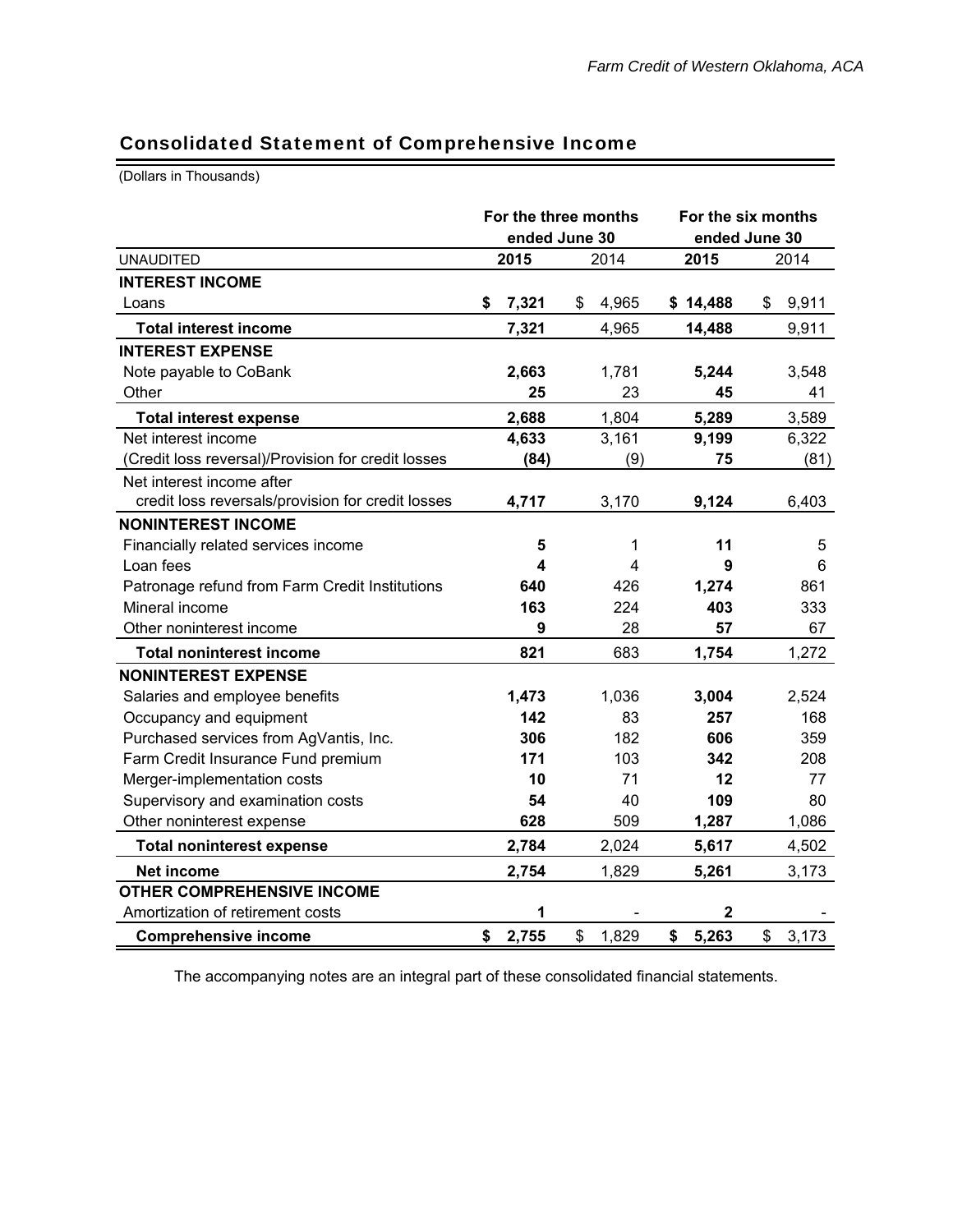| (Dollars in Thousands)        |              |    |                   |                 |                    |               |    |               |  |
|-------------------------------|--------------|----|-------------------|-----------------|--------------------|---------------|----|---------------|--|
|                               |              |    |                   |                 | <b>Accumulated</b> |               |    |               |  |
|                               |              |    | <b>Additional</b> | Unallocated     |                    | <b>Other</b>  |    | Total         |  |
|                               | Capital      |    | Paid-In           | <b>Retained</b> |                    | Comprehensive |    | Shareholders' |  |
| <b>UNAUDITED</b>              | <b>Stock</b> |    | Capital           | <b>Earnings</b> |                    | Income/(Loss) |    | <b>Equity</b> |  |
| Balance at December 31, 2013  | \$<br>1,340  | \$ |                   | \$<br>87,838    | \$                 |               | \$ | 89,178        |  |
| Comprehensive income          |              |    |                   | 3,173           |                    |               |    | 3,173         |  |
| Stock issued                  | 66           |    |                   |                 |                    |               |    | 66            |  |
| Stock retired                 | (63)         |    |                   |                 |                    |               |    | (63)          |  |
| Balance at June 30, 2014      | \$<br>1,343  | \$ |                   | \$<br>91,011    | \$                 |               | \$ | 92,354        |  |
|                               |              |    |                   |                 |                    |               |    |               |  |
| Balance at December 31, 2014  | \$<br>1,966  | \$ | 33,619            | \$<br>92,535    | \$                 | (22)          | \$ | 128,098       |  |
| Comprehensive income          |              |    |                   | 5,261           |                    | 2             |    | 5,263         |  |
| Stock issued                  | 107          |    |                   |                 |                    |               |    | 107           |  |
| Stock retired                 | (96)         |    |                   |                 |                    |               |    | (96)          |  |
| Patronage distributions: Cash |              |    |                   | (44)            |                    |               |    | (44)          |  |
| Balance at June 30, 2015      | \$<br>1,977  | S  | 33,619            | \$<br>97,752    | \$                 | (20)          | \$ | 133,328       |  |

## Consolidated Statement of Changes in Shareholders' Equity

The accompanying notes are an integral part of these consolidated financial statements.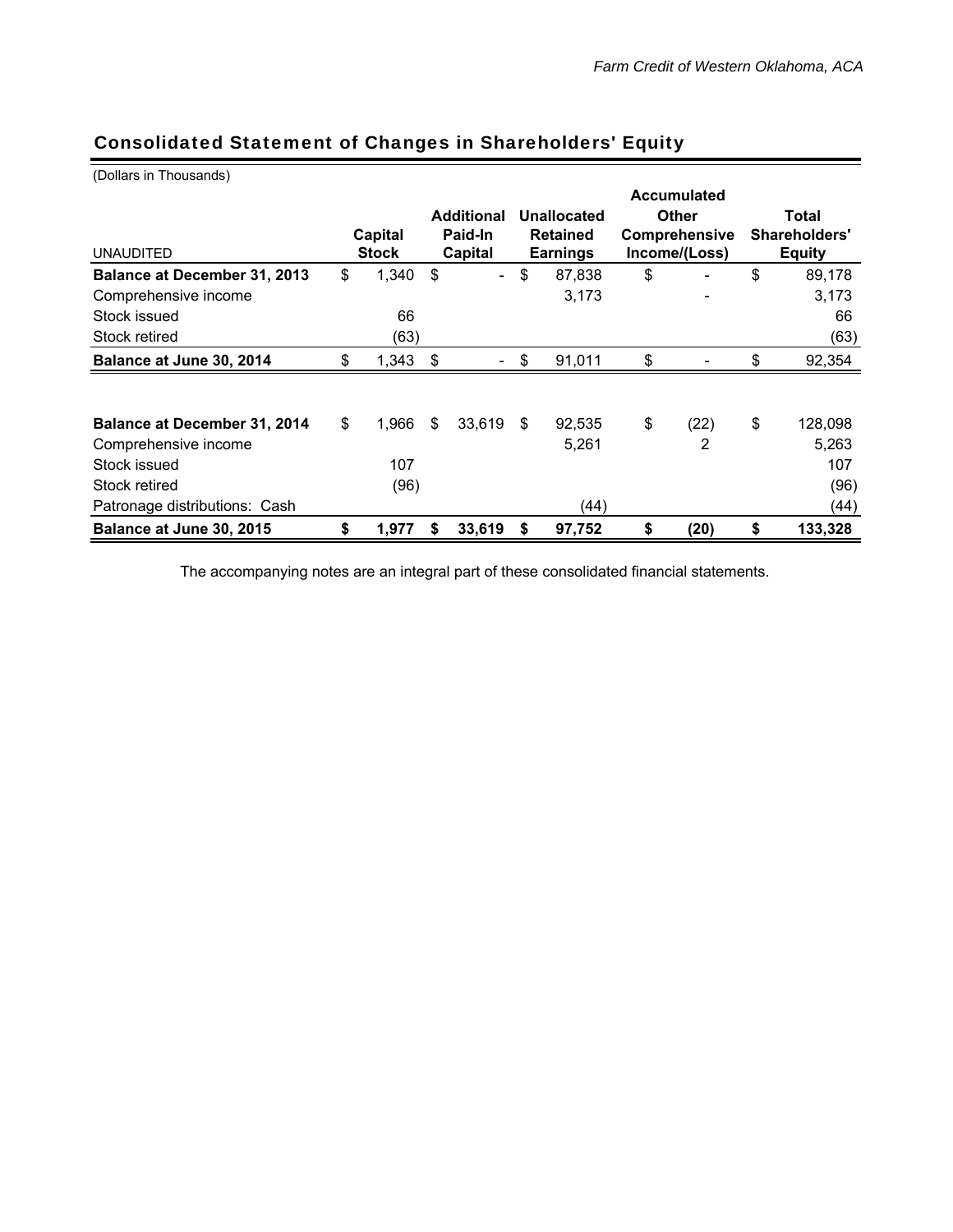### **NOTES TO FINANCIAL STATEMENTS**

(Dollars in Thousands, Except as Noted) (Unaudited)

### **NOTE 1 - ORGANIZATION AND SIGNIFICANT ACCOUNTING POLICIES**

A description of the organization and operations of Farm Credit of Western Oklahoma, ACA (the Association), the significant accounting policies followed, and the financial condition and results of operations as of and for the year ended December 31, 2014, are contained in the 2014 Annual Report to Shareholders. These unaudited second quarter 2015 financial statements should be read in conjunction with the 2014 Annual Report to Shareholders.

The accompanying unaudited financial statements have been prepared in accordance with accounting principles generally accepted in the U.S. (GAAP) for interim financial information. Accordingly, they do not include all of the disclosures required by GAAP for annual financial statements and should be read in conjunction with the audited financial statements as of and for the year ended December 31, 2014 as contained in the 2014 Annual Report to Shareholders.

In the opinion of management, the unaudited financial information is complete and reflects all adjustments, consisting of normal recurring adjustments, necessary for a fair statement of results for the interim periods. The preparation of financial statements in accordance with GAAP requires management to make estimates and assumptions that affect the amounts reported in the financial statements and accompanying notes. Actual results could differ from those estimates. The results of operations for interim periods are not necessarily indicative of the results to be expected for the full year ending December 31, 2015. Descriptions of the significant accounting policies are included in the 2014 Annual Report to Shareholders. In the opinion of management, these policies and the presentation of the interim financial condition and results of operations conform with GAAP and prevailing practices within the banking industry.

In August 2014, the Financial Accounting Standards Board (FASB) issued guidance entitled "Presentation of Financial Statements – Going Concern." The guidance governs management's responsibility to evaluate whether there is disclosures. This guidance requires management to perform interim and annual assessments of an entity's ability to continue as a going concern within one year after the date the financial statements are issued or within one year after the financial statements are available to be issued, when applicable. Substantial doubt exists if it is probable that the entity will be unable to meet its obligations for the assessed period. This quidance becomes effective for interim and annual periods ending after December 15, 2016, and early application is permitted. Management will be required to make its initial assessment as of December 31, 2016.

In May 2014, the FASB issued guidance entitled, "Revenue from Contracts with Customers." The guidance governs revenue recognition from contracts with customers and requires an entity to recognize revenue to depict the transfer of promised goods or services to customers in an amount that reflects the consideration to which the entity expects to be entitled in exchange for those goods or services. Financial instruments and other contractual rights within the scope of other quidance issued by the FASB are excluded from the scope of this new revenue recognition quidance. In this regard, a majority of our contracts would be excluded from the scope of this new quidance. In April 2015, this guidance was deferred by one year and results in the new revenue standard becoming effective for interim and annual reporting periods ending after December 15, 2017. The Association is in the process of reviewing contracts to determine the effect, if any, on its financial condition or results of operations.

### NOTE 2 - LOANS AND ALLOWANCE FOR LOAN LOSSES

A summary of loans follows.

|                                  | June 30, 2015 | December 31, 2014 |
|----------------------------------|---------------|-------------------|
| Real estate mortgage             | 443,587       | 426.293<br>S      |
| Production and intermediate-term | 224,831       | 230,334           |
| Agribusiness:                    |               |                   |
| Loans to cooperatives            | 4.417         | 2,998             |
| Processing and marketing         | 4,248         | 4,945             |
| Farm-related business            | 1,638         | 1,271             |
| Communication                    | 1.742         | 1,830             |
| Energy                           | 855           | 858               |
| Rural residential real estate    | 1,622         | 2,822             |
| Total Ioans                      | 682,940       | 671.351           |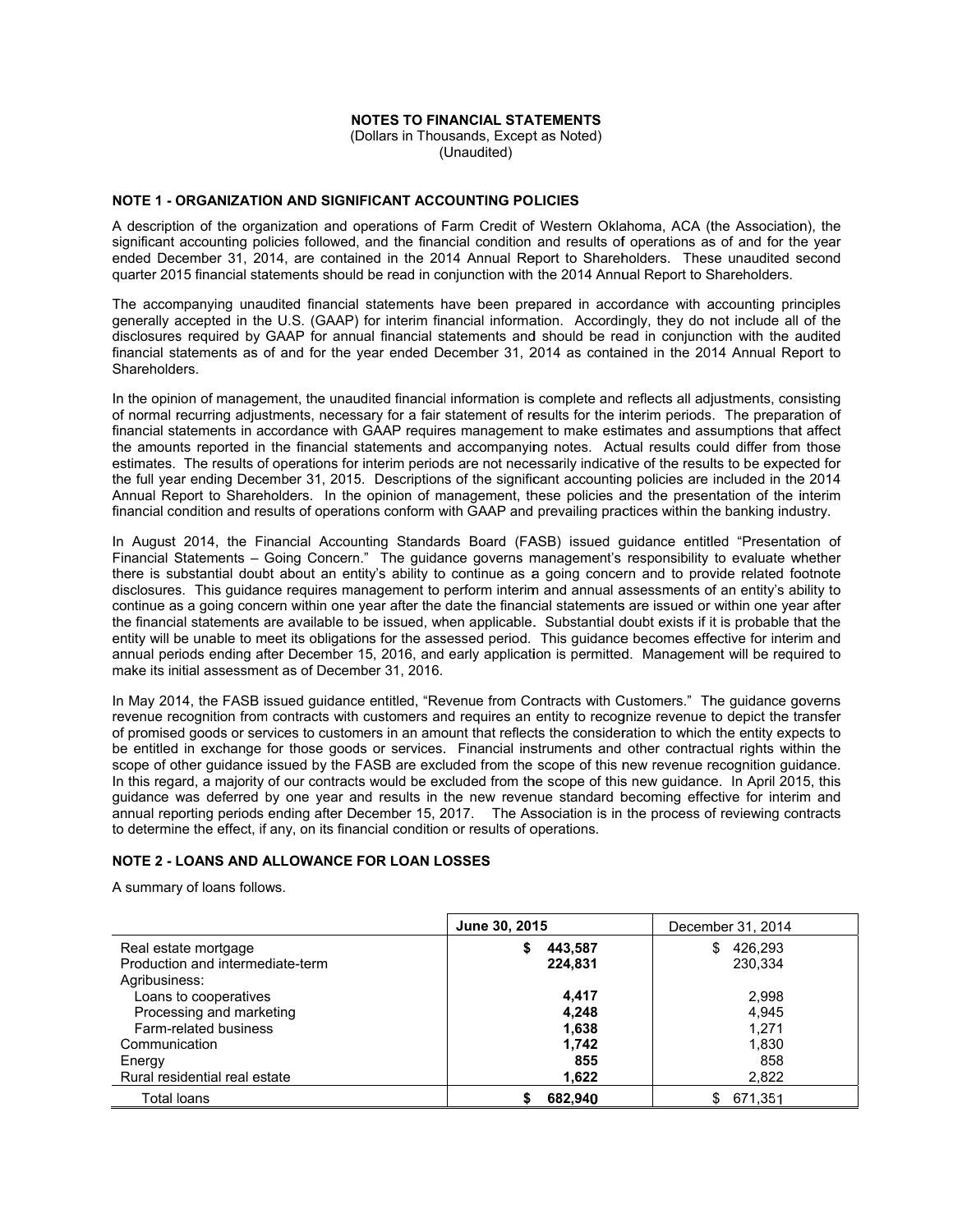The Association purchases or sells participation interests with other parties in order to diversify risk, manage loan volume and comply with Farm Credit Administration regulations. The following table presents information regarding the balances of participations purchased and sold at June 30, 2015:

|                                  | Other<br>Farm | Credit                                            | Non-Farm                                          | Credit |             |               |  |
|----------------------------------|---------------|---------------------------------------------------|---------------------------------------------------|--------|-------------|---------------|--|
|                                  | Institutions  |                                                   | Institutions                                      |        | Total       |               |  |
|                                  | Purchased     | Sold                                              | Purchased                                         | Sold   | Purchased   | Sold          |  |
| Real estate mortgage             | 29.089<br>S   | \$12,599                                          | 1.874<br>S                                        | --     | 30.963<br>S | 12,599<br>\$. |  |
| Production and intermediate-term | 22.884        | 3.607                                             | $\hspace{0.05cm}-\hspace{0.05cm}-\hspace{0.05cm}$ | --     | 22.884      | 3,607         |  |
| Agribusiness                     | 6,332         | $\hspace{0.05cm}-\hspace{0.05cm}-\hspace{0.05cm}$ | $- -$                                             | --     | 6,332       |               |  |
| Communication                    | 1.815         | --                                                | $- -$                                             | --     | 1.815       |               |  |
| Energy                           | 889           | $- -$                                             | $- -$                                             | $- -$  | 889         |               |  |
| Total                            | 61.009        | \$16,206                                          | 1,874<br>S                                        | --     | 62.883<br>S | 16.206        |  |

The following table shows loans and related accrued interest classified under the Farm Credit Administration Uniform Loan Classification System as a percentage of total loans and related accrued interest receivable by loan type as of:

|                                  | June 30, 2015 | December 31, 2014 |
|----------------------------------|---------------|-------------------|
| Real estate mortgage             |               |                   |
| Acceptable                       | 98.60%        | 99.29%            |
| <b>OAFM</b>                      | 1.08%         | 0.48%             |
| Substandard                      | 0.32%         | 0.23%             |
| Total                            | 100.00%       | 100.00%           |
| Production and intermediate-term |               |                   |
| Acceptable                       | 97.57%        | 99.13%            |
| <b>OAEM</b>                      | 2.41%         | 0.85%             |
| Substandard                      | 0.02%         | 0.02%             |
| Total                            | 100.00%       | 100.00%           |
| Agribusiness                     |               |                   |
| Acceptable                       | 100.00%       | 99.67%            |
| Acceptable                       | ۰.            | 0.33%             |
| Total                            | 100.00%       | 100.00%           |
| Communication                    |               |                   |
| Acceptable                       | 100.00%       | 100.00%           |
| Total                            | 100.00%       | 100.00%           |
| Energy                           |               |                   |
| Acceptable                       | 100.00%       | 100.00%           |
| Total                            | 100.00%       | 100.00%           |
| Rural residential real estate    |               |                   |
| Acceptable                       | 88.89%        | 93.47%            |
| <b>OAEM</b>                      | 11.11%        | 6.53%             |
| Total                            | 100.00%       | 100.00%           |
| <b>Total Loans</b>               |               |                   |
| Acceptable                       | 98.27%        | 99.22%            |
| <b>OAFM</b>                      | 1.52%         | 0.63%             |
| Substandard                      | 0.21%         | 0.15%             |
| Total                            | 100.00%       | 100.00%           |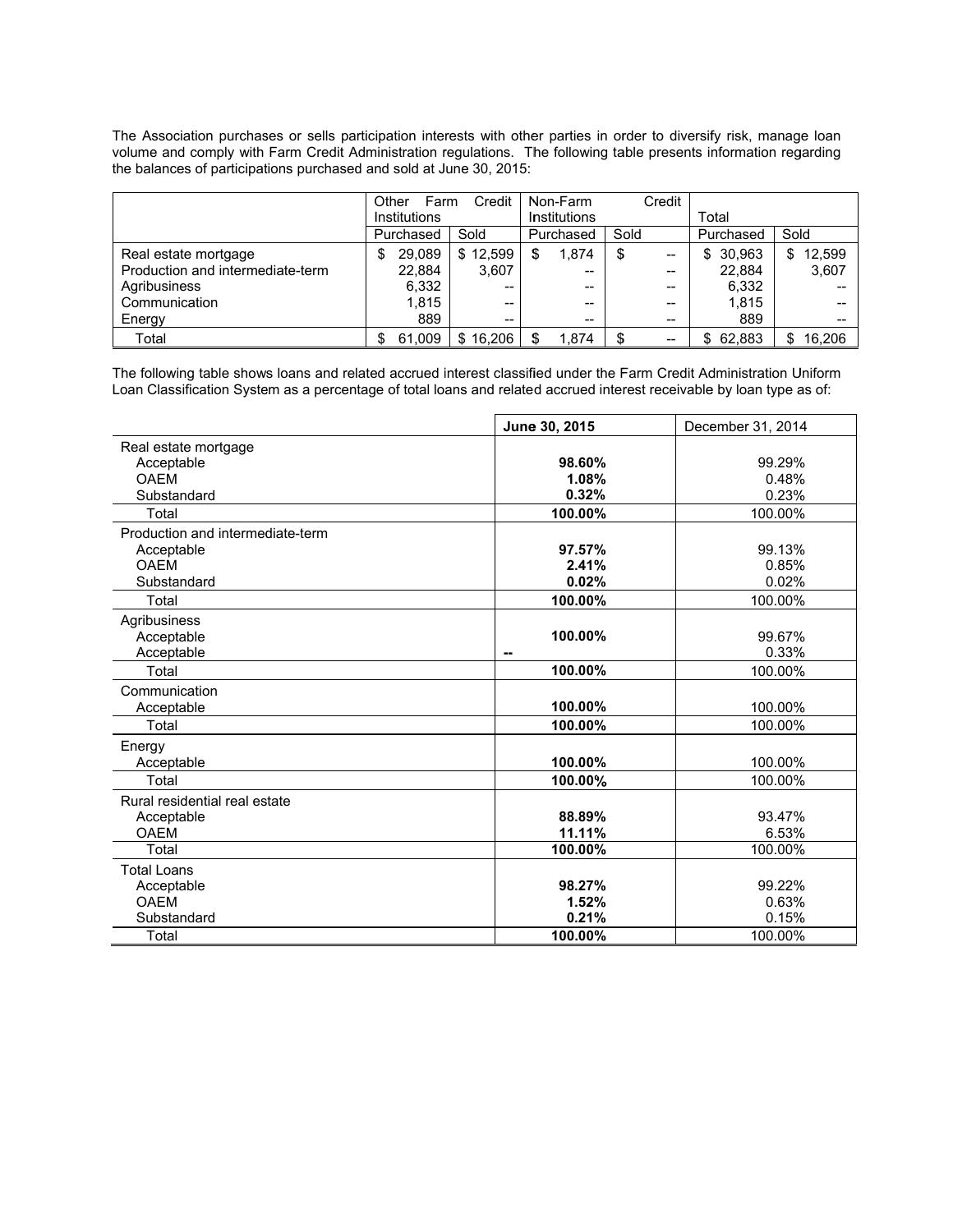High risk assets consist of impaired loans and other property owned. These nonperforming assets (including related accrued interest) and related credit quality are as follows:

| (dollars in thousands)                                              | June 30, 2015 | December 31, 2014 |
|---------------------------------------------------------------------|---------------|-------------------|
| Nonaccrual loans<br>Real estate mortgage                            | $\sim$        | 84<br>S           |
| Total nonaccrual loans                                              | --            | 84                |
| Accruing restructured loans<br>Real estate mortgage                 | 134           | 51                |
| Total accruing restructured loans                                   | 134           | 51                |
| Accruing loans 90 days past due<br>Production and intermediate-term | 73            |                   |
| Total accruing loans 90 days past due                               | 73            |                   |
| Total high risk assets                                              | 207           | 135               |

Additional impaired loan information is as follows:

|                                  |                                 | June 30, 2015 |                | December 31, 2014 |           |              |            |          |                      |       |           |       |
|----------------------------------|---------------------------------|---------------|----------------|-------------------|-----------|--------------|------------|----------|----------------------|-------|-----------|-------|
|                                  | Unpaid<br>Principal<br>Recorded |               |                |                   |           |              |            |          | Unpaid               |       |           |       |
|                                  |                                 |               |                |                   |           | Related      |            | Recorded | Principal<br>Balance |       | Related   |       |
|                                  |                                 | Investment    | <b>Balance</b> |                   | Allowance |              | Investment |          |                      |       | Allowance |       |
| Total impaired loans:            |                                 |               |                |                   |           |              |            |          |                      |       |           |       |
| Real estate mortgage             |                                 | 134           |                | 137               |           | --           |            | 135      |                      | 150   | \$        |       |
| Production and intermediate-term |                                 | 73            |                | 1.552             |           | $\mathbf{u}$ |            |          |                      | 1,480 |           |       |
| Total                            |                                 | 207           |                | .689              |           | --           |            | 135      |                      | .630  | \$        | $- -$ |

Note: The recorded investment in the receivable is the face amount increased or decreased by applicable accrued interest and unamortized premium, discount, finance charges, or acquisition costs and may also reflect a previous direct write-down of the investment.

|                                                          | June 30, 2015 | For the Three Months Ended |                        |        | For the Three Months Ended<br>June 30, 2014 |    |                        |        |  |
|----------------------------------------------------------|---------------|----------------------------|------------------------|--------|---------------------------------------------|----|------------------------|--------|--|
|                                                          | Average       | Impaired Loans             | Interest<br>Recognized | Income | Average<br>Impaired Loans                   |    | Interest<br>Recognized | Income |  |
| Total impaired loans:                                    |               |                            |                        |        |                                             |    |                        |        |  |
| Real estate mortgage<br>Production and intermediate-term |               | 134<br>24                  |                        |        |                                             | -- |                        |        |  |
| Total                                                    |               | 158                        |                        |        |                                             |    |                        |        |  |

|                                                                     | June 30, 2015  | <b>For the Six Months Ended</b> |            |        | For the Six Months Ended<br>June 30, 2014 |  |            |        |  |
|---------------------------------------------------------------------|----------------|---------------------------------|------------|--------|-------------------------------------------|--|------------|--------|--|
|                                                                     | Average        |                                 | Interest   | Income | Average                                   |  | Interest   | Income |  |
|                                                                     | Impaired Loans |                                 | Recognized |        | Impaired Loans                            |  | Recognized |        |  |
| related<br>Impaired<br>loans with a<br>allowance for credit losses: |                |                                 |            |        |                                           |  |            |        |  |
| Real estate mortgage                                                |                | 139                             |            |        |                                           |  |            |        |  |
| Production and intermediate-term                                    |                | 12                              |            |        |                                           |  |            |        |  |
| Total                                                               |                | 151                             |            |        |                                           |  |            |        |  |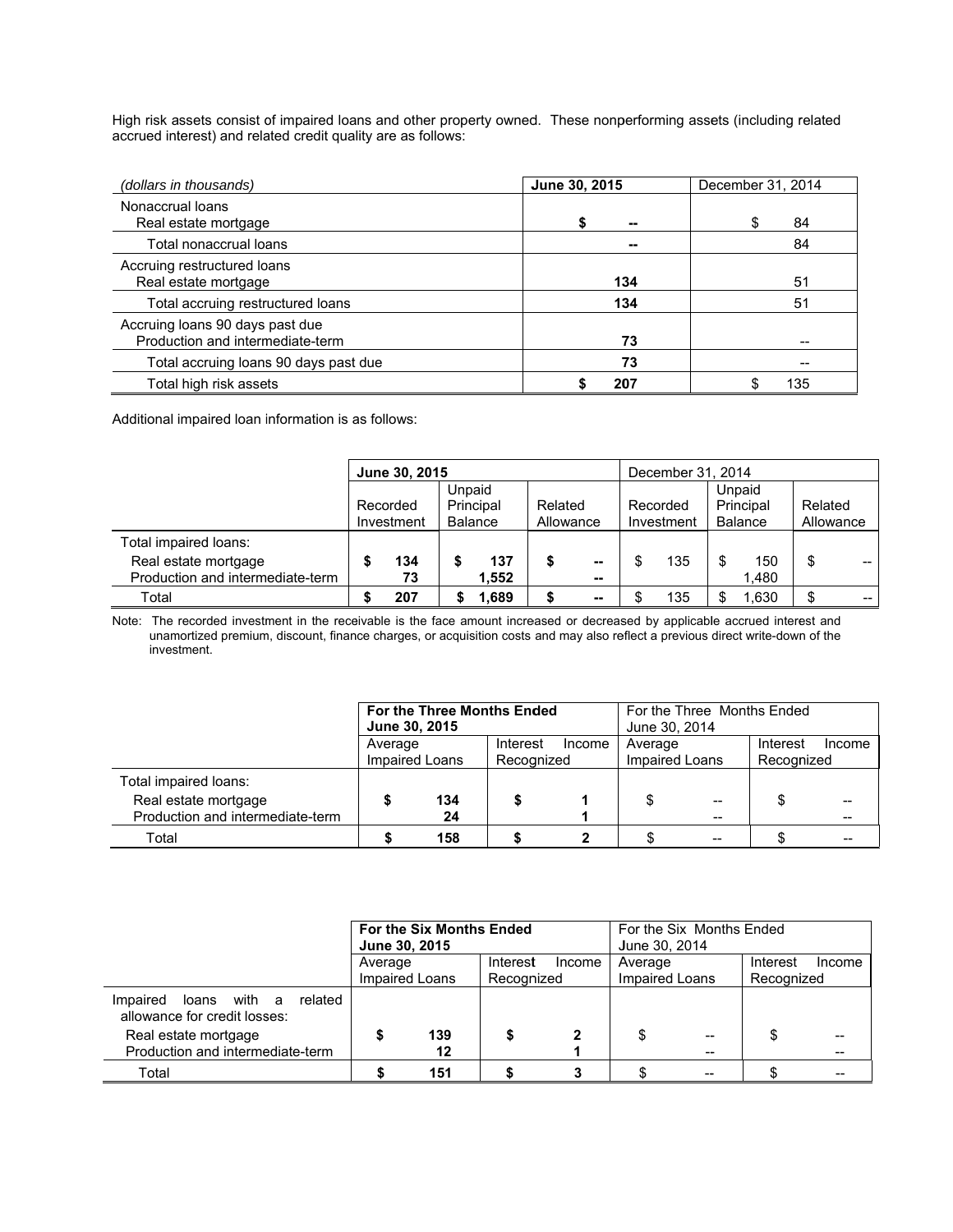The following tables provide an age analysis of past due loans (including accrued interest).

| June 30, 2015                                                                                                                        | 30-89<br>Days Past<br>Due               | 90<br>Days<br>More<br>or<br>Past Due | <b>Total Past</b><br>Due                    | <b>Not</b><br>Past<br>Due or less<br>30<br>than<br>Past<br>Days<br>Due | Recorded<br>Investment<br>in Loans                      | Recorded<br>Investment<br>Accruing<br>90<br>Loans<br>Days<br>or<br>More<br>Past<br>Due |
|--------------------------------------------------------------------------------------------------------------------------------------|-----------------------------------------|--------------------------------------|---------------------------------------------|------------------------------------------------------------------------|---------------------------------------------------------|----------------------------------------------------------------------------------------|
| Real estate mortgage<br>Production and intermediate-term<br>Agribusiness<br>Communication<br>Energy<br>Rural residential real estate | 510<br>\$<br>1,523<br>--<br>--<br>$- -$ | \$<br>--<br>73<br>--<br>--<br>--     | 510<br>\$<br>1,596<br>$- -$<br>$-$<br>$- -$ | \$451.552<br>227.484<br>10.362<br>1.742<br>857<br>1,630                | \$452.062<br>229,080<br>10.362<br>1.742<br>857<br>1,630 | \$<br>73                                                                               |
| Total                                                                                                                                | $- -$<br>\$2,033                        | --<br>73<br>\$                       | $- -$<br>\$2,106                            | \$693.627                                                              | \$695.733                                               | 73<br>\$                                                                               |

| December 31, 2014                | 30-89<br>Due | Days Past | 90<br>or | Days<br>More<br>Past Due | Due | <b>Total Past</b> | Not<br>Due or less<br>than<br>Days<br>Due | Past<br>30<br>Past | Recorded<br>Investment<br>in Loans | Recorded<br>Investment<br>Accruing<br>Loans<br>Davs<br>More<br>Due | 90<br>or<br>Past |
|----------------------------------|--------------|-----------|----------|--------------------------|-----|-------------------|-------------------------------------------|--------------------|------------------------------------|--------------------------------------------------------------------|------------------|
| Real estate mortgage             | \$           | 114       | \$       |                          | \$  | 114               | \$431.395                                 |                    | \$431.509                          | \$                                                                 |                  |
| Production and intermediate-term |              | --        |          | --                       |     | $- -$             |                                           | 232.783            | 232,783                            |                                                                    |                  |
| Agribusiness                     |              | --        |          | --                       |     | $- -$             |                                           | 9.256              | 9.256                              |                                                                    |                  |
| Communication                    |              | --        |          | --                       |     | $- -$             |                                           | 1,830              | 1.830                              |                                                                    |                  |
| Energy                           |              | --        |          | --                       |     | --                |                                           | 861                | 861                                |                                                                    |                  |
| Rural residential real estate    |              | --        |          | --                       |     | --                |                                           | 2,832              | 2.832                              |                                                                    |                  |
| Total                            | \$           | 114       | \$       | --                       |     | 114               | \$678.957                                 |                    | \$679.071                          | \$                                                                 |                  |

In 2015, the Association revised its methodology for determining the allowance for credit losses. The new methodology takes into consideration potential losses related to unfunded commitments, and as a result, we have established a separate reserve for unfunded commitments, which is included in Liabilities on the Association's balance sheet. The related provision for the reserve for unfunded commitments is included as part of the provision for credit losses on the income statement, along with the provision for loan losses.

A summary of changes in the allowance for loan losses is as follows:

|                                                          | <b>Balance</b><br>at<br>March<br>31.<br>2015 | Charge-offs    | Recoveries    | Provision<br>for<br>Loan Losses/<br>(Loan<br>Loss<br>Reversals) | Balance<br>at<br>30,<br>June<br>2015 |
|----------------------------------------------------------|----------------------------------------------|----------------|---------------|-----------------------------------------------------------------|--------------------------------------|
| Real estate mortgage<br>Production and intermediate-term | 161<br>1,956                                 | \$<br>--<br>-- | \$<br>--<br>3 | 38<br>S<br>(106)                                                | 199<br>1,853                         |
| Agribusiness                                             | 14                                           |                |               | (5)                                                             |                                      |
| Communication<br>Energy                                  | 8                                            |                |               |                                                                 |                                      |
| Rural residential real estate                            |                                              |                |               |                                                                 |                                      |
| Total                                                    | 2,141                                        |                | 3             | (71)<br>c                                                       | 2,073                                |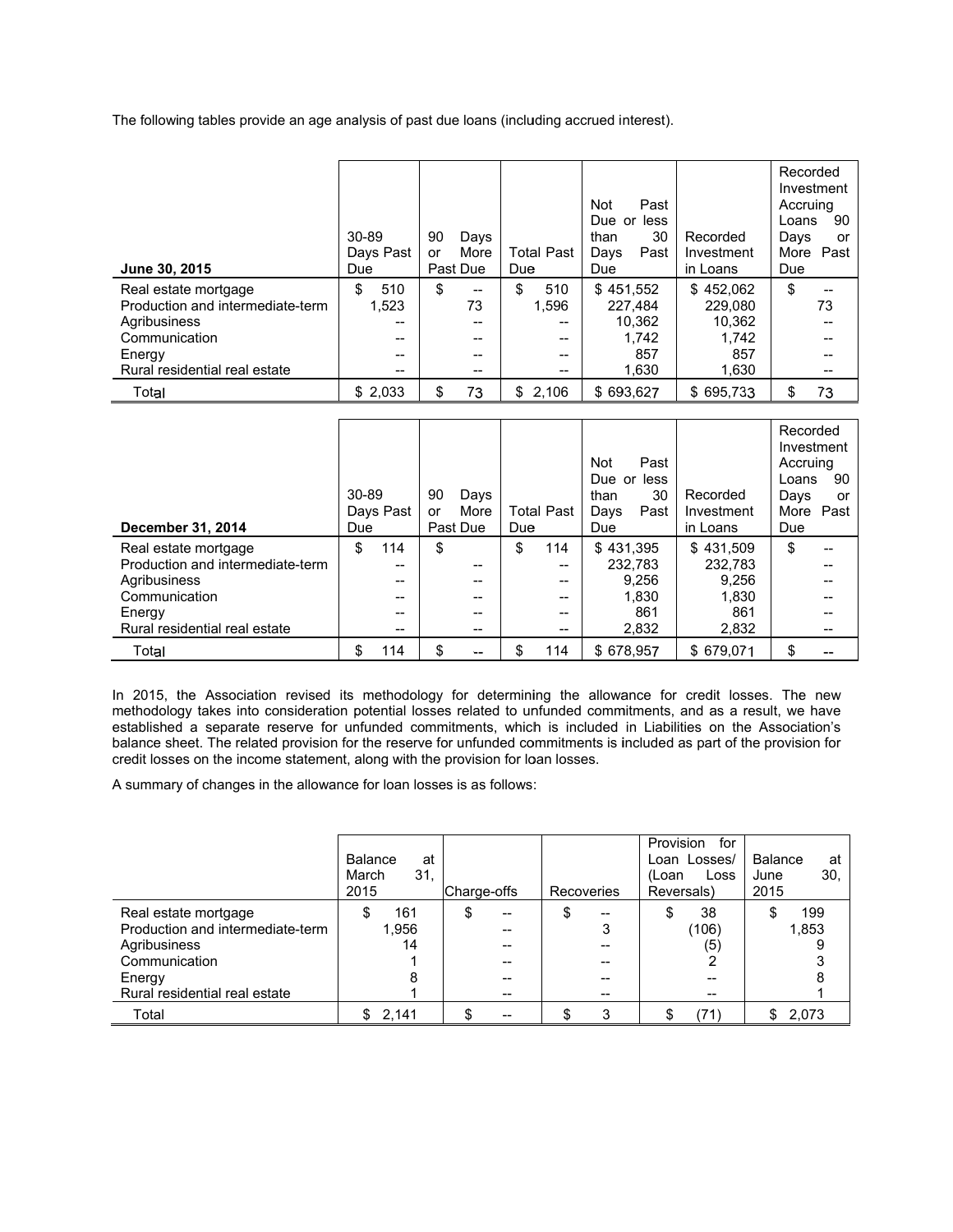|                                                                                                                                      | <b>Balance</b><br>at<br>December 31,<br>2014 | Charge-offs | Recoveries | Provision<br>for<br>Loan Losses/<br>(Loan<br>Loss<br>Reversals) | <b>Balance</b><br>at<br>30,<br>June<br>2015 |
|--------------------------------------------------------------------------------------------------------------------------------------|----------------------------------------------|-------------|------------|-----------------------------------------------------------------|---------------------------------------------|
| Real estate mortgage<br>Production and intermediate-term<br>Agribusiness<br>Communication<br>Energy<br>Rural residential real estate | 167<br>1,994<br>84                           | \$<br>--    | 6          | 32<br>\$<br>(140)<br>(75)<br>6<br>--                            | 199<br>1,853                                |
| Total                                                                                                                                | \$2,249                                      |             | 6          | (175)<br>S.                                                     | \$2,073                                     |

|                                                                                                           | <b>Balance</b><br>at<br>March<br>31,<br>2014 | Charge-offs          | Recoveries          | Provision<br>for<br>Loan Losses/<br>(Loan<br>Loss<br>Reversals) | Balance<br>at<br>30,<br>June<br>2014 |
|-----------------------------------------------------------------------------------------------------------|----------------------------------------------|----------------------|---------------------|-----------------------------------------------------------------|--------------------------------------|
| Real estate mortgage<br>Production and intermediate-term<br>Agribusiness<br>Rural residential real estate | 150<br>1,939<br>83                           | \$<br>--<br>--<br>-- | \$<br>--<br>2<br>-- | \$<br>6<br>(19)                                                 | 154<br>1.947<br>64                   |
| Total                                                                                                     | 2,173                                        | --                   | 2                   | (9)                                                             | 2,166                                |

|                                  | <b>Balance</b><br>at<br>December 31.<br>2013 | Charge-offs | Recoveries | Provision<br>for<br>Loan Losses/<br>(Loan<br>Loss<br>Reversals) | Balance<br>at<br>30.<br>June<br>2014 |
|----------------------------------|----------------------------------------------|-------------|------------|-----------------------------------------------------------------|--------------------------------------|
|                                  |                                              |             |            |                                                                 |                                      |
| Real estate mortgage             | 167                                          | S<br>--     | \$<br>--   | (13)<br>\$                                                      | 154                                  |
| Production and intermediate-term | 2,026                                        | 8           | 8          | (79)                                                            | 1,947                                |
| Agribusiness                     | 52                                           |             |            | 12                                                              | 64                                   |
| Rural residential real estate    | 2                                            | --          | --         |                                                                 |                                      |
| Total                            | 2.247                                        | 8           | 8          | (81)<br>S                                                       | 2.166<br>S.                          |

A summary of changes in the reserve for unfunded commitments follows:

|                                                                     | <b>For the Three Months</b><br><b>Ended June 30, 2015</b> | <b>For the Six Months</b><br><b>Ended June 30, 2015</b> |  |  |
|---------------------------------------------------------------------|-----------------------------------------------------------|---------------------------------------------------------|--|--|
| Balance at beginning of period<br>Provision of unfunded commitments | 263<br>(13)                                               | --<br>250                                               |  |  |
| Total                                                               | 250                                                       | 250                                                     |  |  |

|                                  | Recorded Investments in         |                  |                                 |                  |  |  |
|----------------------------------|---------------------------------|------------------|---------------------------------|------------------|--|--|
|                                  | Allowance for Credit Losses     |                  | Loans Outstanding               |                  |  |  |
|                                  | Ending Balance at June 30, 2015 |                  | Ending Balance at June 30, 2015 |                  |  |  |
|                                  | Individually                    | Collectively     | Individually                    | Collectively     |  |  |
|                                  | evaluated<br>for                | evaluated<br>for | evaluated<br>for                | evaluated<br>for |  |  |
|                                  | impairment                      | impairment       | impairment                      | impairment       |  |  |
| Real estate mortgage             |                                 | 199<br>S         | 134<br>\$                       | 451,928          |  |  |
| Production and intermediate-term |                                 | 1.853            | 73                              | 229.007          |  |  |
| Agribusiness                     |                                 |                  |                                 | 10.362           |  |  |
| Communication                    |                                 |                  |                                 | 1,742            |  |  |
| Energy                           |                                 |                  |                                 | 857              |  |  |
| Rural residential real estate    |                                 |                  |                                 | 1,630            |  |  |
| Total                            |                                 | 2.073            | 207                             | 695.526          |  |  |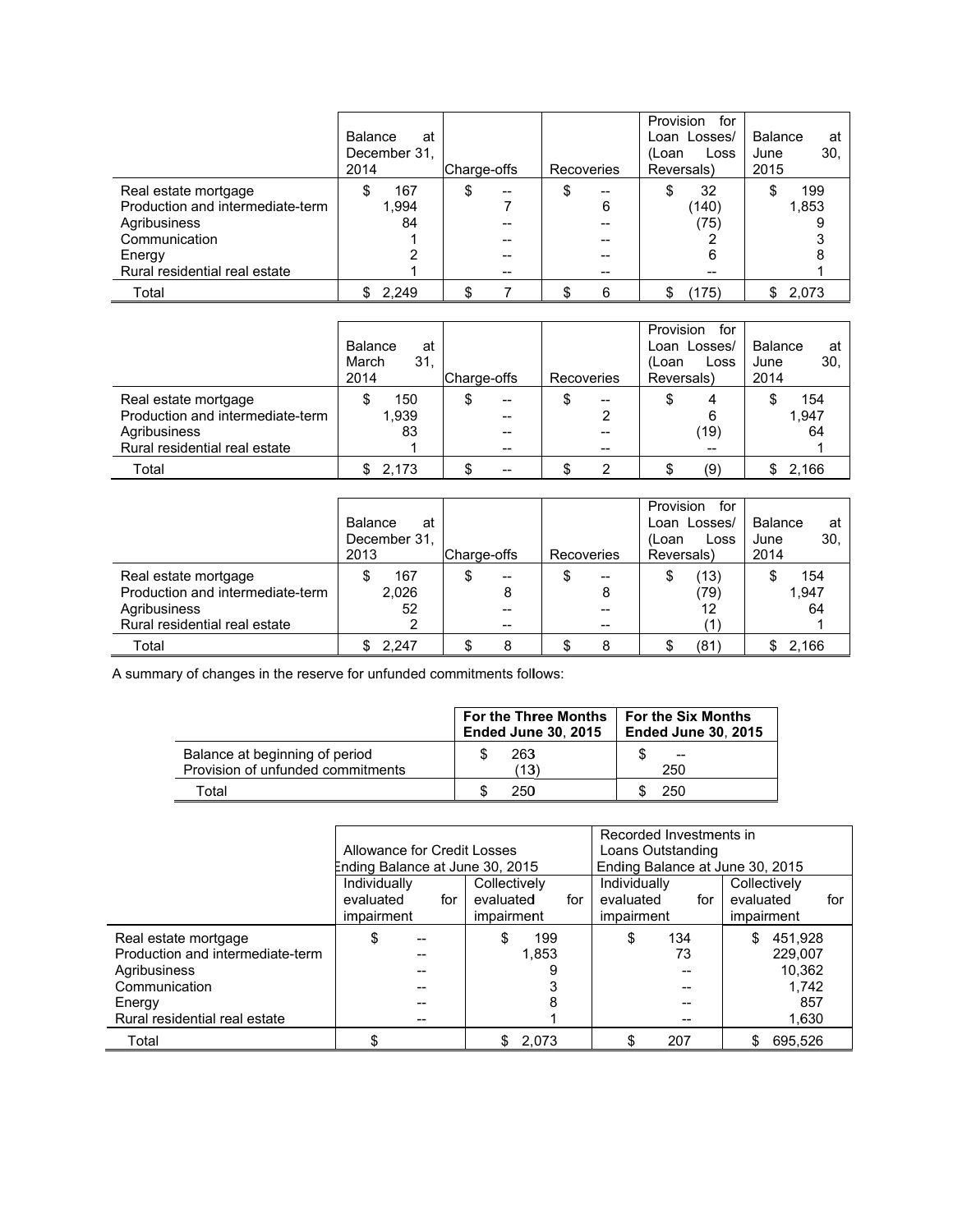|                                  |                             |                                     | Recorded Investments in             |                  |  |  |
|----------------------------------|-----------------------------|-------------------------------------|-------------------------------------|------------------|--|--|
|                                  | Allowance for Credit Losses |                                     | Loans Outstanding                   |                  |  |  |
|                                  |                             | Ending Balance at December 31, 2014 | Ending Balance at December 31, 2014 |                  |  |  |
|                                  | Individually                | Collectively                        | Individually                        | Collectively     |  |  |
|                                  | evaluated<br>for            | evaluated<br>for                    | evaluated<br>for                    | evaluated<br>for |  |  |
|                                  | impairment                  | impairment                          | impairment                          | impairment       |  |  |
| Real estate mortgage             | \$                          | 167                                 | 151<br>\$                           | 431,358          |  |  |
| Production and intermediate-term |                             | 1.994                               |                                     | 232,783          |  |  |
| Agribusiness                     |                             | 84                                  |                                     | 9,256            |  |  |
| Communication                    |                             |                                     |                                     | 1,830            |  |  |
| Energy                           |                             |                                     |                                     | 861              |  |  |
| Rural residential real estate    |                             |                                     |                                     | 2,832            |  |  |
| Total                            |                             | \$2,249                             | 151                                 | 678.920<br>\$.   |  |  |

A restructuring of a debt constitutes a troubled debt restructuring (TDR) if the creditor, for economic or legal reasons related to the debtor's financial difficulties, grants a concession to the debtor that it would not otherwise consider

The Association recorded no TDRs during the six months ended June 30, 2015. The Association had no TDRs within the previous 12 months for which there were subsequent payment defaults during the period. There were no additional commitments to lend to borrowers whose loans have been modified in troubled debt restructuring at June 30, 2015.

The following table provides information on outstanding loans restructured in troubled debt restructurings at period end. These loans are included as impaired loans in the impaired loan table.

|                      | Loans modified as TDRs |     |                  | <b>TDRs in Nonaccrual Status*</b> |               |       |                  |    |
|----------------------|------------------------|-----|------------------|-----------------------------------|---------------|-------|------------------|----|
|                      | June 30, 2015          |     | December<br>2014 | 31.                               | June 30, 2015 |       | December<br>2014 | 31 |
| Real estate mortgage |                        | 134 |                  | 135                               |               | $-$   |                  | 84 |
| Total                |                        | 134 |                  | 135                               |               | $- -$ |                  | 84 |

\* Represents the portion of loans modified as TDRs (first column) that are in nonaccrual status.

### **NOTE 3 - CAPITAL**

A \$44 thousand borrower cash patronage was declared and paid in April 2015.

The following tables present the activity in the accumulated other comprehensive loss, net of tax by component:

|                                                                                                              | <b>Three Months Ended</b><br>June 30 |      | <b>Six Months Ended</b><br>June 30 |      |
|--------------------------------------------------------------------------------------------------------------|--------------------------------------|------|------------------------------------|------|
|                                                                                                              | 2015                                 | 2014 | 2015                               | 2014 |
| Pension and other benefit plans:<br>Beginning balance<br>Other comprehensive income before reclassifications | (21)                                 |      | (22)                               |      |
| Ending balance                                                                                               | (20)                                 | --   | (20                                |      |